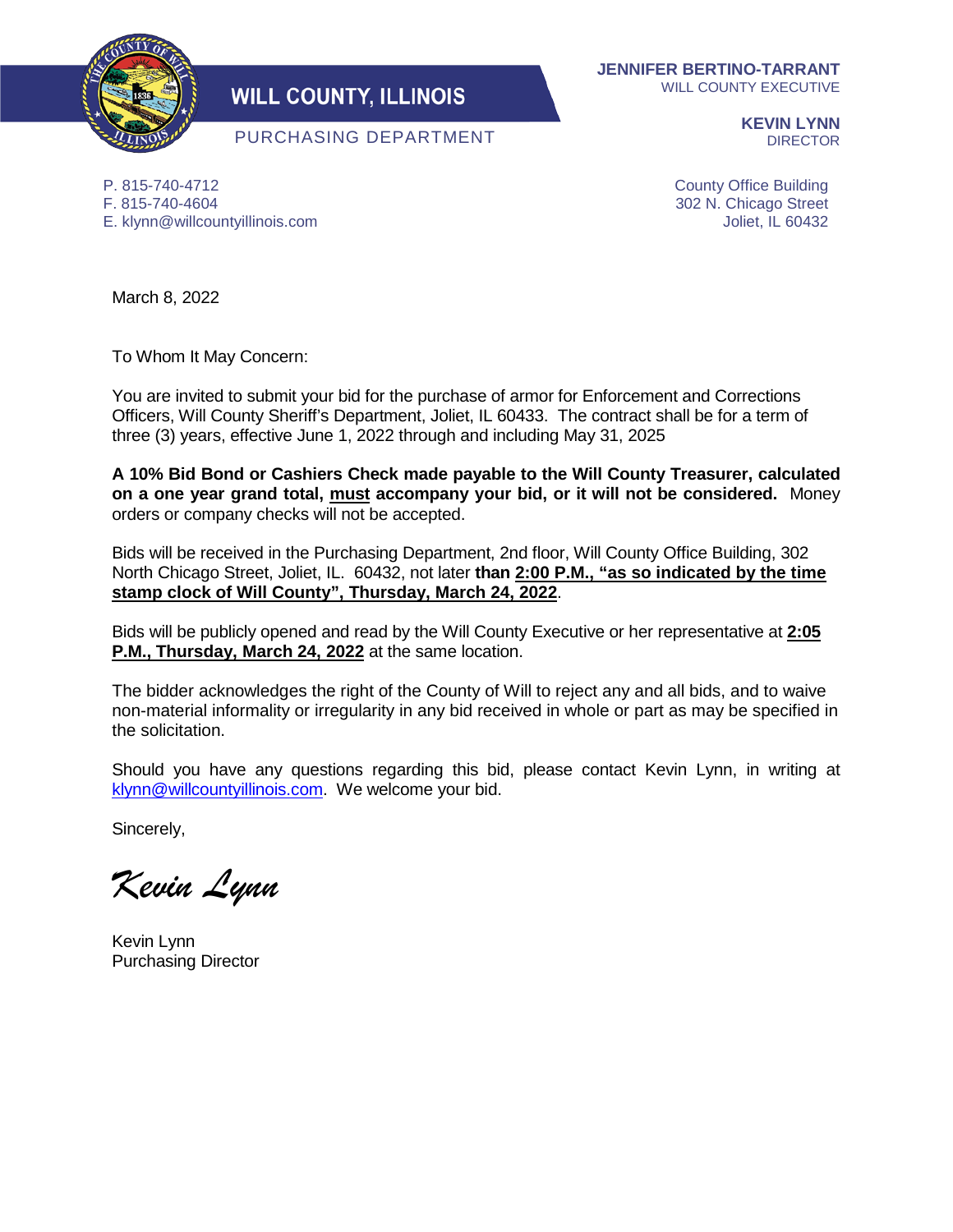#### **ADVERTISEMENT OF BID FOR THE PURCHASE OF BODY ARMOR**

SEALED BIDS FOR THE PURCHASE OF BODY ARMOR FOR THE WILL COUNTY SHERIFF'S DEPARTMENT, JOLIET, IL 60432, WILL BE RECEIVED AT THE WILL COUNTY PURCHASING DEPARTMENT, WILL COUNTY OFFICE BUILDING, 302 N. CHICAGO ST., JOLIET, IL 60432, UNTIL THE HOUR OF 2:00 P.M., THURSDAY, MARCH 24, 2022.

BIDS WILL BE PUBLICLY OPENED THURSDAY, MARCH 24, 2022 AT 2:05 P.M. AND READ ALOUD BY THE WILL COUNTY EXECUTIVE OR HER REPRESENTATIVE AT THE WILL COUNTY OFFICE BUILDING, 302 N. CHICAGO ST., 2<sup>ND</sup> FLOOR, JOLIET, IL 60432, 2ND FLOOR.

SPECIFICATIONS AND CONDITIONS OF THE BID ARE AVAILABLE AT [www.demandstar.com](http://www.demandstar.com/) AND [www.willcountyillinois.com,](http://www.willcountyillinois.com/) AS WELL AS THE PURCHASING DEPARTMENT, WILL COUNTY OFFICE BUILDING, 302 N. CHICAGO ST., JOLIET, IL. 60432, (815) 740-4712 OR

[purchasing@willcountyillinois.com.](mailto:purchasing@willcountyillinois.com)

THE TENDERING OF A BID TO THE COUNTY SHALL ACT AS ACCEPTANCE OF THE SPECIFICATIONS. THE COUNTY OF WILL RESERVES THE RIGHT TO ACCEPT OR REJECT ANY OR ALL BIDS OR PROPOSALS RECEIVED IN WHOLE OR IN PART.

BY ORDER OF THE WILL COUNTY EXECUTIVE, JENNIFER BERTINO-TARRANT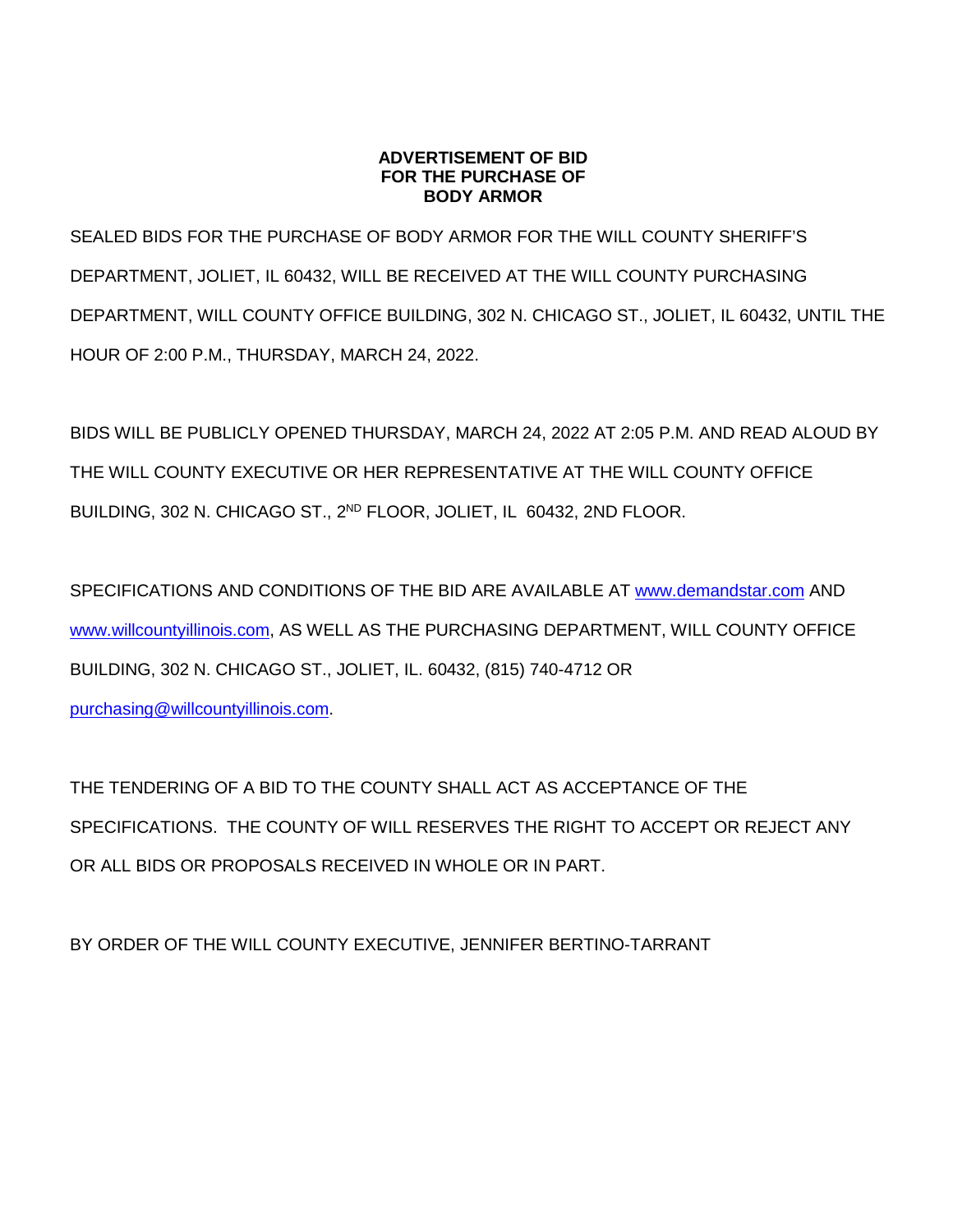#### **Instructions to Bidders for the Purchase of Body Armor**

#### **GENERAL SPECIFICATIONS:**

Sealed bids are invited for the purchase of body armor for Enforcement and Corrections Officers, Will County Sheriff's Department, 16909 West Laraway Rd., Joliet, IL 60433. The contract shall be for a term of three (3) years, effective June 1, 2022 through and including May 31, 2025.

#### **SEALED BIDS:**

Sealed bids will be received in the Purchasing Department, 2nd floor, Will County Office Building, 302 N. Chicago Street, Joliet, Illinois 60432, not later than **2:00 P.M., Thursday, March 24, 2022.** *BIDS RECEIVED AFTER THIS TIME WILL NOT BE ACCEPTED.*

Sealed bids will be publicly opened and read aloud by the Will County Executive or her representative at **2:05 P.M., Thursday, March 24, 2022,** at the Will County Office Building, 302 N. Chicago St., 2nd floor, Joliet, Illinois 60432.

Bids must be made in accordance with the instructions contained herein.

Bid forms shall be completely filled out either typewritten or in ink and shall not be detached from this binding. The **complete set of Contract Documents shall be submitted** with the proposal, in triplicate with *ONE ORIGINAL AND TWO COPIES, CLEARLY MARKED.* All Bid Forms and Specifications as attached hereto shall be used to form the Contract for the work to be performed.

Bids shall be submitted on the forms furnished by the County of Will in a sealed package, **plainly marked**  with the bidder's name and address and the notation:

## **Sealed bid: 2022-23 Sheriff's Dept. Body Armor**

**Bids due: Thursday, March 24, 2022, 2:00 P.M.**

Bids shall be addressed to the Will County Purchasing Department, Will County Office Building, 302 N. Chicago St., Joliet, IL 60432.

#### **Specifications:**

Specifications are attached hereto and incorporated herein.

## **Tax Exemption:**

**The County of Will is exempt from federal, state and municipal taxes.**

#### **Signature of Bids:**

The **signature on bid documents shall** be that of an authorized representative of bidder. An officer of or agent of the offering bidder who is empowered to bind the bidder in a Contract shall sign the proposal and any clarifications to that proposal.

Each bidder, by making his bid, represents that he has read and understands the bidding documents.

## **Any bid not containing said signed documents shall be non-conforming and shall be rejected.**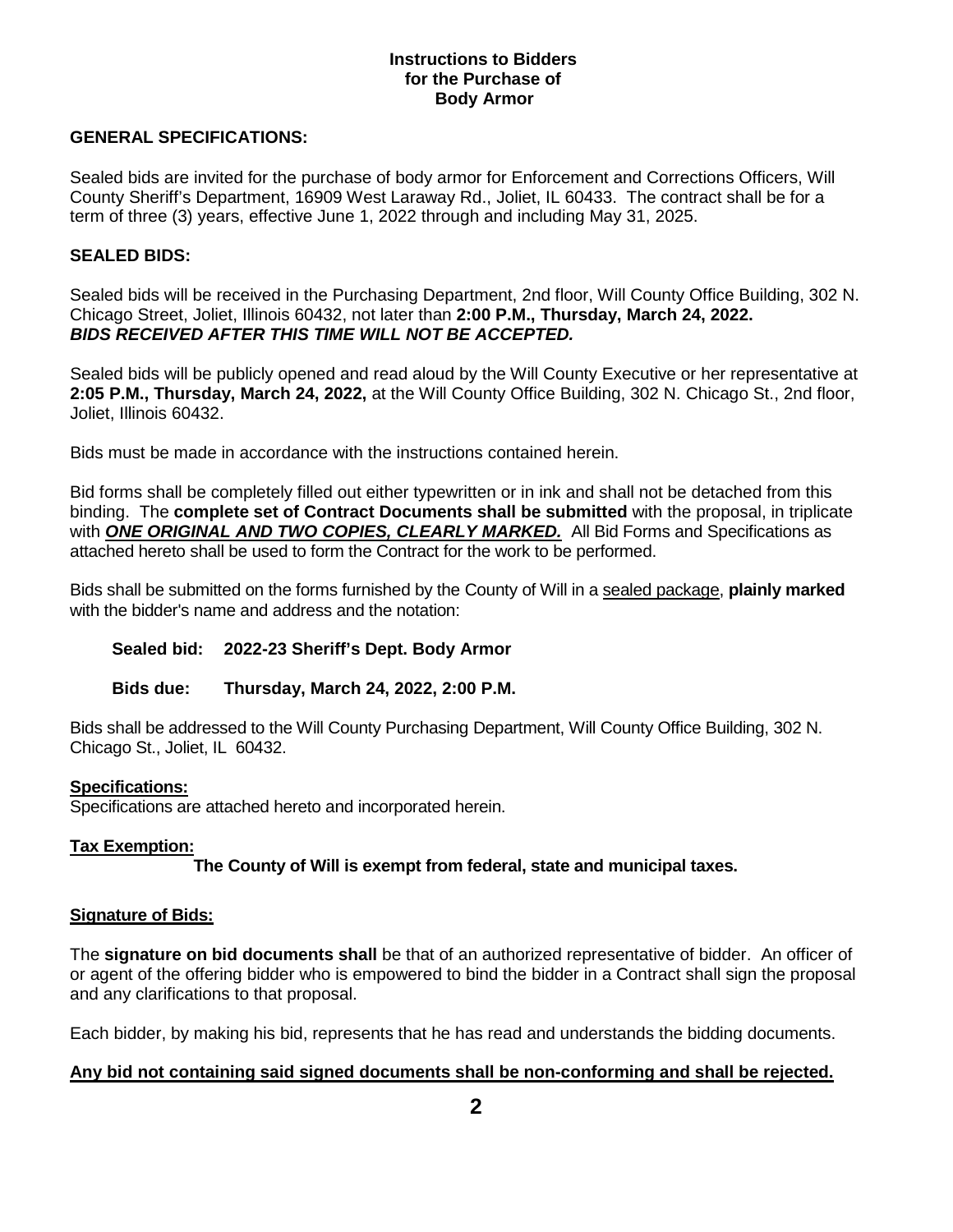#### Bidding Procedures:

1. All bids must be prepared on the forms provided by the County of Will and submitted in *triplicate, including literature* in accordance with the instructions to bidders. Please put your bid deposit, bid form and prime certification paperwork at the front of your bids.

2. Unless otherwise provided in any supplement to the instructions to bidders, no bidder shall modify, withdraw, or cancel his bid or any part thereof for ninety (90) days after the time designated for the receipt of bids in the advertisement for bids.

3. Changes or corrections may be made in the bid documents after they have been issued and before bids are received. In such cases, a written addendum describing the change or correction will be issued by the County of Will to all bidders recorded by the County of Will as having received the bidding documents and will be available for inspection whenever issued. Such addendum shall take precedence over that portion of the documents concerned, and shall become part of the bid documents. Except in unusual cases, addendum will be issued to reach the bidders at least five (5) days prior to date established for receipt of bids

4. Each bidder shall carefully examine all bid documents and all addenda thereto, and shall thoroughly familiarize themselves with the detailed requirements thereof prior to submitting a bid. Should a bidder find discrepancies or ambiguities in, or omissions from documents, or should they be in doubt as to their meaning, they shall, at once, and in any event, not later than seven (7) days prior to bid due date, notify the County of Will, who will, if necessary, send written addendum to all bidders. The County of Will will not be responsible for any oral instructions. All inquiries shall be directed to Kevin Lynn, in writing at [klynn@willcountyillinios.com.](mailto:klynn@willcountyillinios.com) After bids are received, the vendor will make no allowance for oversight.

## **Substitutions:**

1. Each bidder represents that their bid is based upon the materials and equipment described in the bidding documents.

2. If any bidder deviates from the contract specifications or provides an alternate product, they must specify brand name, model number, supply literature and specifications **in triplicate** of the product they are bidding on in a letter attached to the bid, as well as the bid form. The Will County Executive or her representative and a representative from the Sheriff's Department shall judge whether an article shall be deemed to be equal.

3. Brand names, which may be mentioned in the contract specifications, are used only as a reference to the type and quality of equipment and/or materials desired. However, any deviation from or substitution in a brand name stated in the contract specifications shall be listed as required under paragraph (2) of this section.

4. Bids will be considered on equipment or material complying substantially with specifications provided. Each deviation is stated and the substitution is described, including technical data when applicable, in a letter attached to the bid. The Will County Executive or her representative and a representative from the Sheriff's Department reserves the right to determine as to whether such substitutions or deviations are within the intent of the specifications and will reasonably meet the service requirements of the using department.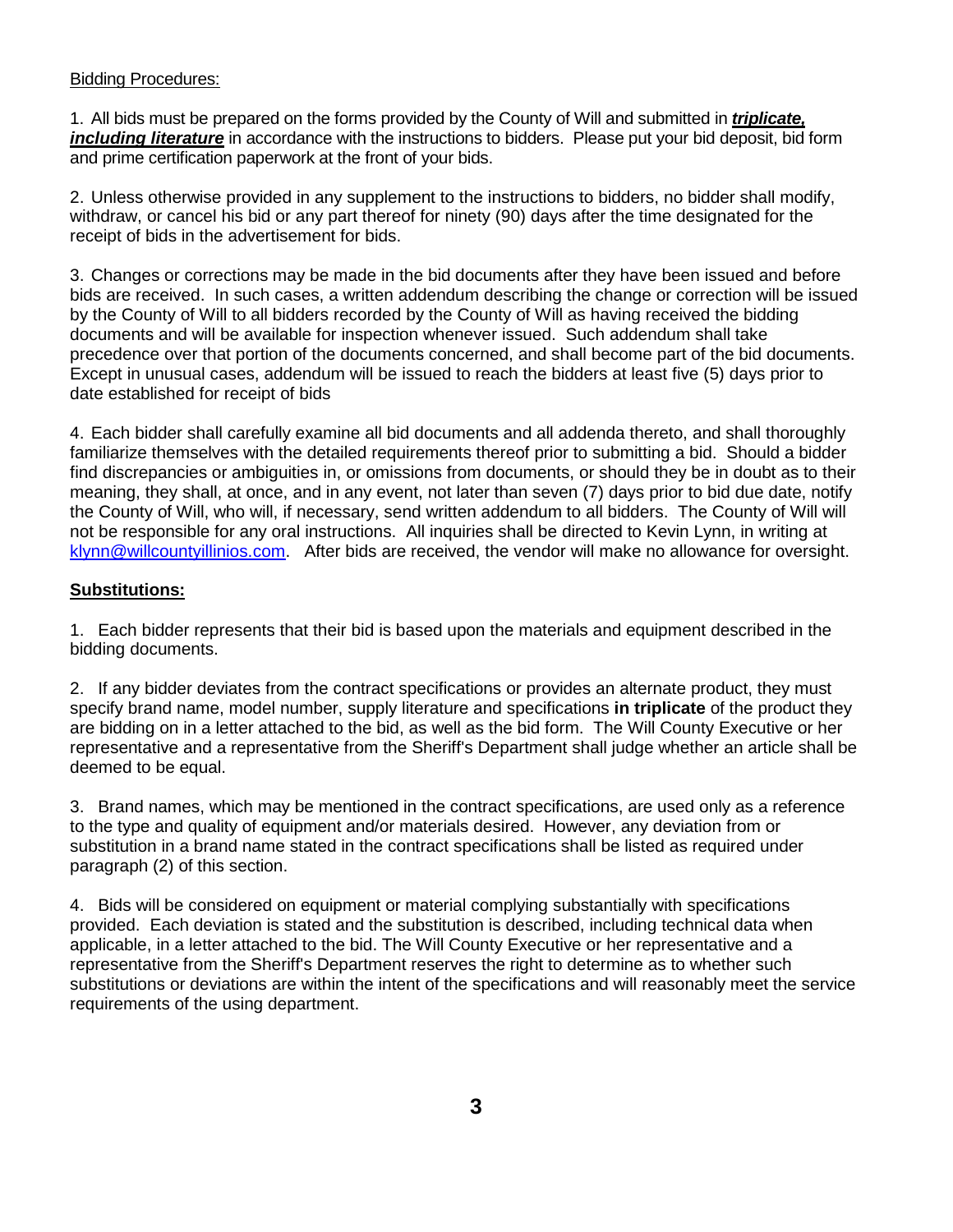## **Bid Security:**

**A 10% bid bond or cashier's check** made payable to the Will County Treasurer, shall accompany each bid, attached to the front cover, as a guarantee that if the bid is accepted, a contract will be entered into*. Money Orders or company checks will not be accepted.* The bid bond or cashier's check of the unsuccessful bidder will be returned after the contract has been awarded by the County Board.

The bid bond or cashier's check of the successful bidder **shall be returned** by the County of Will at such time as a **10% performance bond** is delivered to the County of Will which shall be held for the entire length of the contract. The performance bond should be **10% of the calculated grand total.**

The performance bond will be returned upon satisfactory completion of contract.

## **Non-Discrimination:**

The Contractor shall at all times observe and comply with any law, statute, regulation or the like relating in any way to civil rights including but not limited to 775 ILCS 10/1, *et. seq*.

#### Rejection of Bids:

The bidder acknowledges the right of the County of Will to reject any bids not in compliance with the request for bids and the right to reject all bids and the right to waive any non-material irregularities in any bid received. Bidder may bid on either or both types of vests listed on bid form.

## **Default:**

In case of default by the successful vendor, the County of Will may procure the articles or services from other sources and may deduct from the unpaid balance due the successful bidder any of its costs resulting from the default, or may collect against the bond or surety for excess costs so paid, and the prices paid by the County of Will shall be considered the prevailing market price at the time such acquisition is made.

## No Bids:

Those who wish not to submit a bid for this project please return your bid plainly marked **"no bid"** or send email of same, so your company's name remains active in our files. If you choose not to reply your name will be removed and no future bids will be sent to your company.

## **Contract duration:**

Contract period for the body armor will be three-years beginning June 1, 2022 and extend through May 31, 2025. The supplier will be allowed to raise the vest price up to 5% once a year if needed, after the first year of the bid, in conformance with the procedure set forth in Section 12 of the technical specifications below. A letter must be sent 60 sixty days prior to raising the vest prices.

## **Words and figures:**

Where amounts are given in both words and figures, the words shall govern. If the amount is not written in words the unit cost will take precedence over the extended price in case of a discrepancy in the multiplication.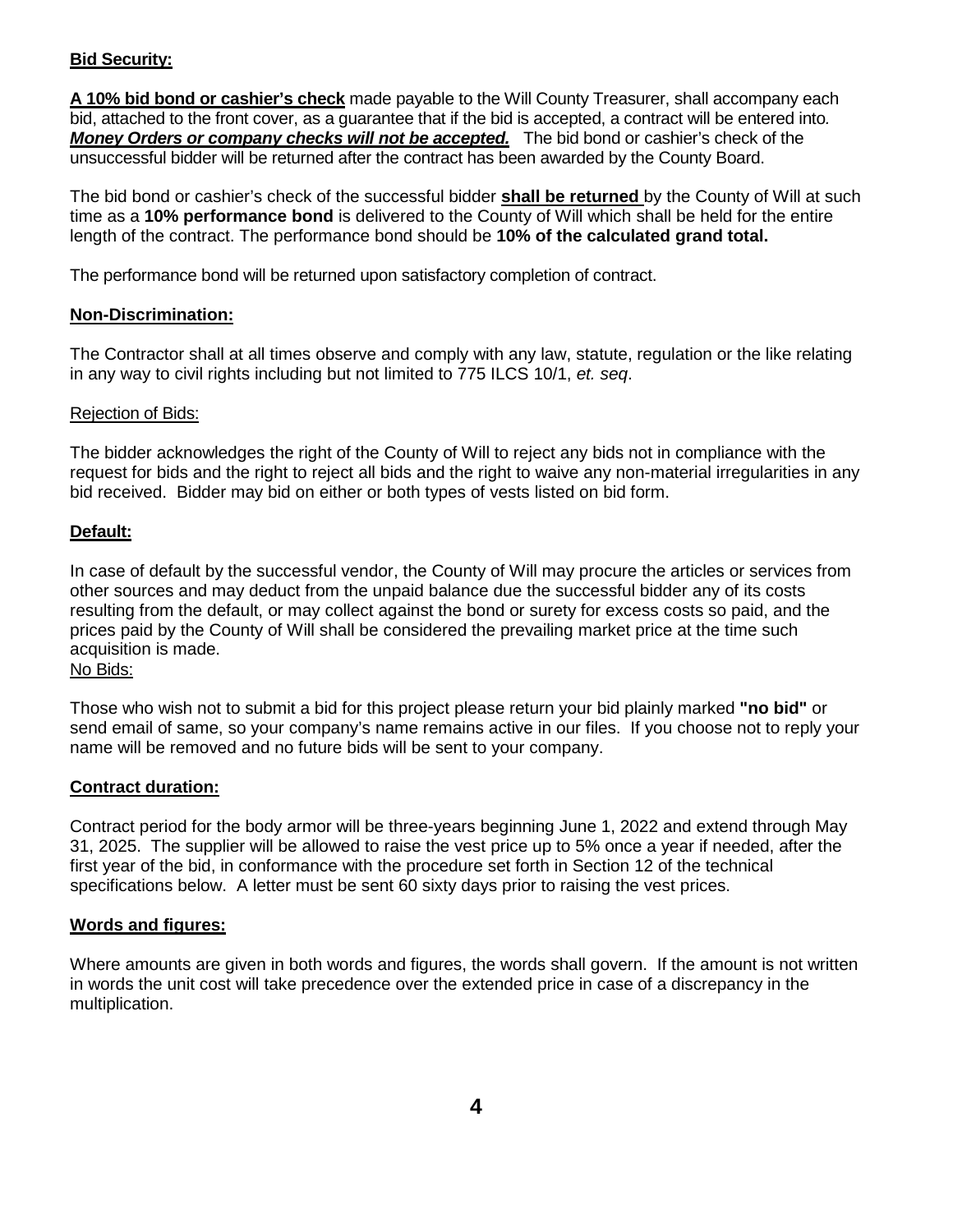## **Prime Contractor Certification:**

Included in this bid package is a Prime Contractor Certification form. This form **must** be filled out and returned with your bid package or it will not be accepted.

## **Tax Exemption:**

The County of Will is exempt from Federal, State and Municipal Taxes.

## **Prices:**

## **Prices shall remain firm for 90 days once bids have been opened and are being evaluated and**

#### **awarded.**

## **Samples:**

Each vendor must submit a sample vest(s) identical to each type of vest(s) being bid. Vests will be used for test and evaluation and will only be returned if a prepaid UPS call tag or prepaid label from any other shipping carrier of your choice is supplied. If no return label is included the vest will become property of the Will County Sheriff's Office.

Samples **MUST** be received **on or before Monday, March 21, 2022** and sent to the Will County Sheriff's Training Division, Attn: Sgt. Steve Formenti, 16909 W. Laraway Rd, Joliet, IL 60433. You may use the label below to attach to the outermost package of the samples as it must be **clearly marked as a sample for bid 2022-23 – Sheriff's Body Armor** and **reference the vendor** it is being sent for.

Bidder must submit samples of all products for test and evaluation before award of any item. Samples must be received **on or before Monday, March 21, 2022**.

| <b>Vendor Return Address:</b>                                         |
|-----------------------------------------------------------------------|
|                                                                       |
| <b>SAMPLES FOR BID # 2022-23</b><br><b>BODY ARMOR BID</b>             |
| Deliver to:                                                           |
| <b>WILL COUNTY SHERIFF'S TRAINING DIVISION</b><br>16909 W. LARAWAY RD |
| <b>ATTN: SGT. STEVE FORMENTI</b><br><b>JOLIET, IL 60433</b>           |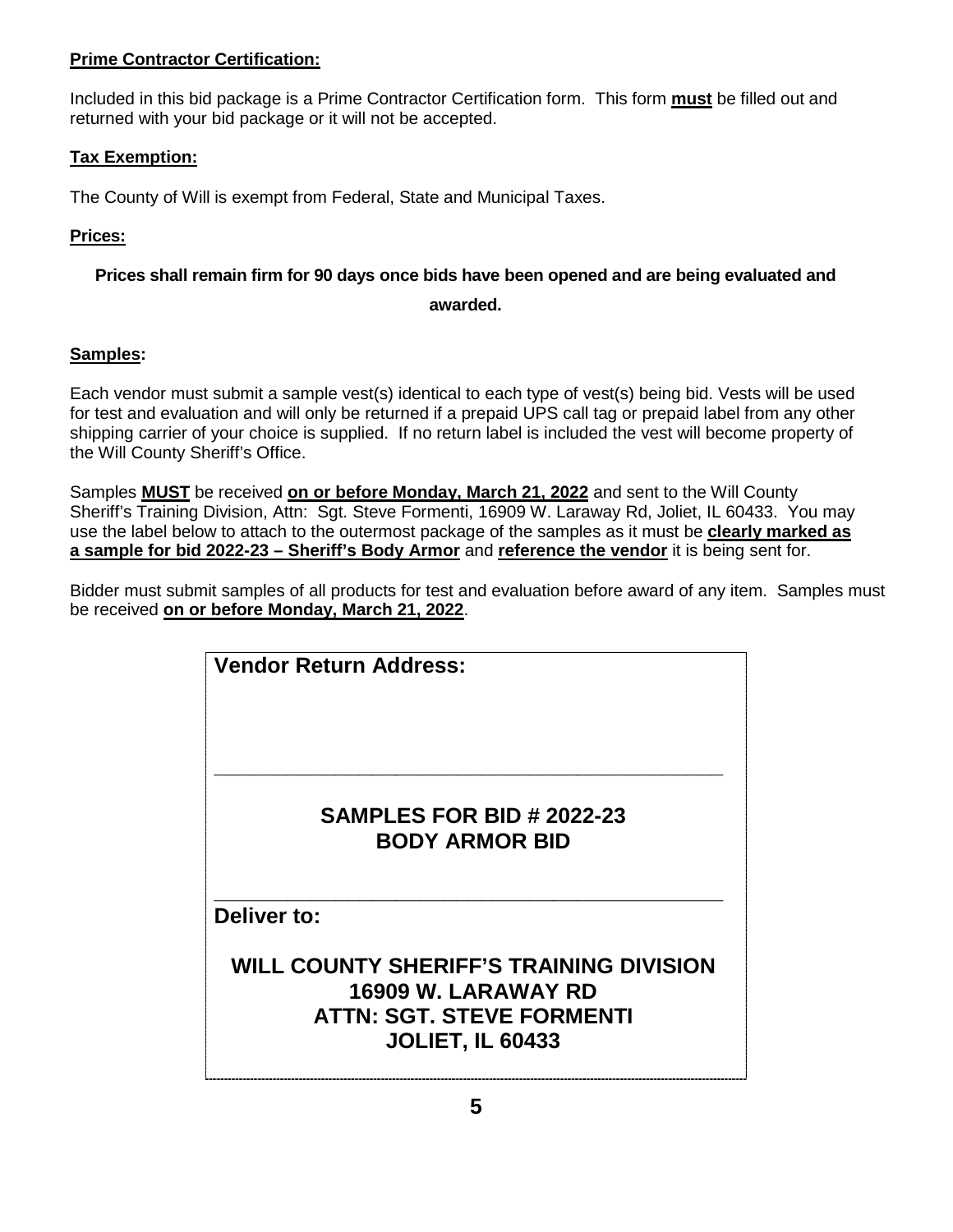#### **Delivery:**

All prices are to be delivered prices. Additional freight charges will not be accepted at the time of invoicing.

#### **Choice of Law and Venue:**

Any cause of action related to this bid, or contract related thereto, shall be governed by the laws of the State of Illinois without regard to conflict of law provisions. Venue for any cause of action related to this bid, or any contract related thereto, shall be in the Twelfth Judicial Circuit, Will County, Illinois.

#### **ILLINOIS FREEDOM OF INFORMATION ACT:**

Any and all submissions to the County of Will become the property of the County of Will and these and any late submissions will not be returned. Your proposal will be open to the public under the Illinois Freedom of Information Act (FOIA) (5 ILCS 140) and other applicable laws and rules, unless you request in your proposal that we treat certain information as exempt. We will not honor requests to exempt entire proposals. You must show the specific grounds in FOIA or other law or rule that support exempt treatment. If you request exempt treatment, you must submit an additional copy of the proposal with exempt information deleted. This copy must tell the general nature of the material removed and shall retain as much of the proposal as possible. In the event the County of Will receives a request for a document submitted, the County of Will shall provide notice to contractor as soon as practicable. Regardless, contractor will be responsible for any costs or damages associated with defending your request for exempt treatment. Furthermore, contractor warrants that County of Will's responses to requests for a document submitted that is not requested to be exempt will not violate the rights of any third party.

Please be advised that if your proposal is accepted by the County of Will all related records maintained by, provided to, or required to be provided to the County of Will during the contract duration are subject to FOIA. In the event the County of Will receives a request for a document relating to contractor, its provision of services, or the arranging for the provision of services, the County of Will shall provide notice to contractor as soon as practicable and, within the period available under FOIA, contractor may then identify those records, or portions thereof, that it in good faith believes to be exempt from production and the justification for such exemption, making reference to the specific FOIA provision applicable without simply making a general claim that the information is "confidential," "proprietary," "exempt from disclosure," or the like. Regardless, contractor will be responsible for any costs or damages associated with defending the request for exempt treatment. Furthermore, contractor will warrant that County of Will's responses to requests for a document relating to contractor, its provision of services, or the arranging for the provision of services, or the arranging for the provision of services, will not violate the rights of any third party.

Please be advised also that FOIA provides that any record in the possession of a party with whom the County of Will has contracted to perform a governmental function on behalf of the County of Will, and that directly relates to the governmental function and is not otherwise exempt under FOIA is considered a public record of the County of Will for purposes of FOIA. 5 ILCS 140/7(2). As such, upon request by the County of Will (or any of its officers, agents, employees or officials), the contractor shall provide to the County of Will at no cost and within the time frames of FOIA a copy of any "public record" as required by FOIA and in compliance with the provisions of FOIA. After request by the County of Will, contractor may then identify those records, or portions thereof, that it in good faith believes to be exempt from production and the justification for such exemption, making reference to the specific FOIA provision applicable without simply making a general claim that the information is "confidential," "proprietary,"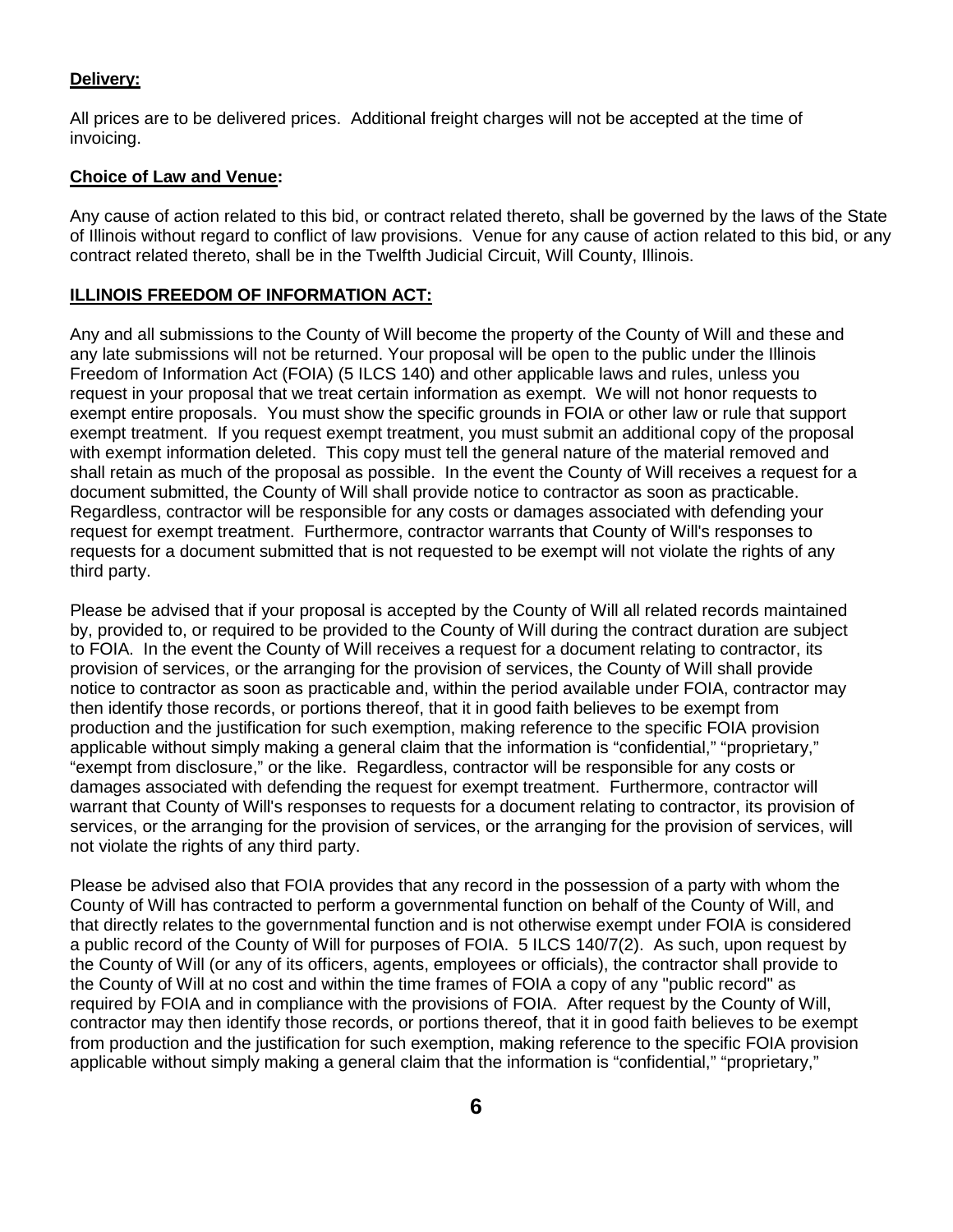"exempt from disclosure," or the like. Regardless, contractor will be responsible for any costs or damages associated with defending the request for exempt treatment.

#### **Awarding of Bid:**

The bidder acknowledges the right of the County of Will to reject any bids not in compliance with the request for bids and the right to reject all bids and the right to waive any non-material informalities or irregularities for any bid received and to accept the lowest responsible, responsive bid after all bids have been examined and evaluated. **You may bid on either or both types of vest; Enforcement and/or Corrections Officers. This bid may be awarded in whole or in part to bidder(s), by line item.**

The bid is expected to be awarded at the April 21, 2022 meeting of the Will County Board.

## **SUBMITTAL REQUIREMENTS:**

Each of the following Products shall be submitted by the bid time mentioned herein in order that the bid will be considered:

- 1. **10% Bid Bond** or Cashier's Check<br>2. **Signed** Prime Contractor Certification
- **Signed** Prime Contractor Certification Form
- 3. **Signed** and completed Bid Form
- 4. **Signed** and completed Receipt of Addenda Form
- 5. **Samples** of each type of vest being bid delivered to Will County Sheriff's Training Division, on or before Monday, March 21, 2022.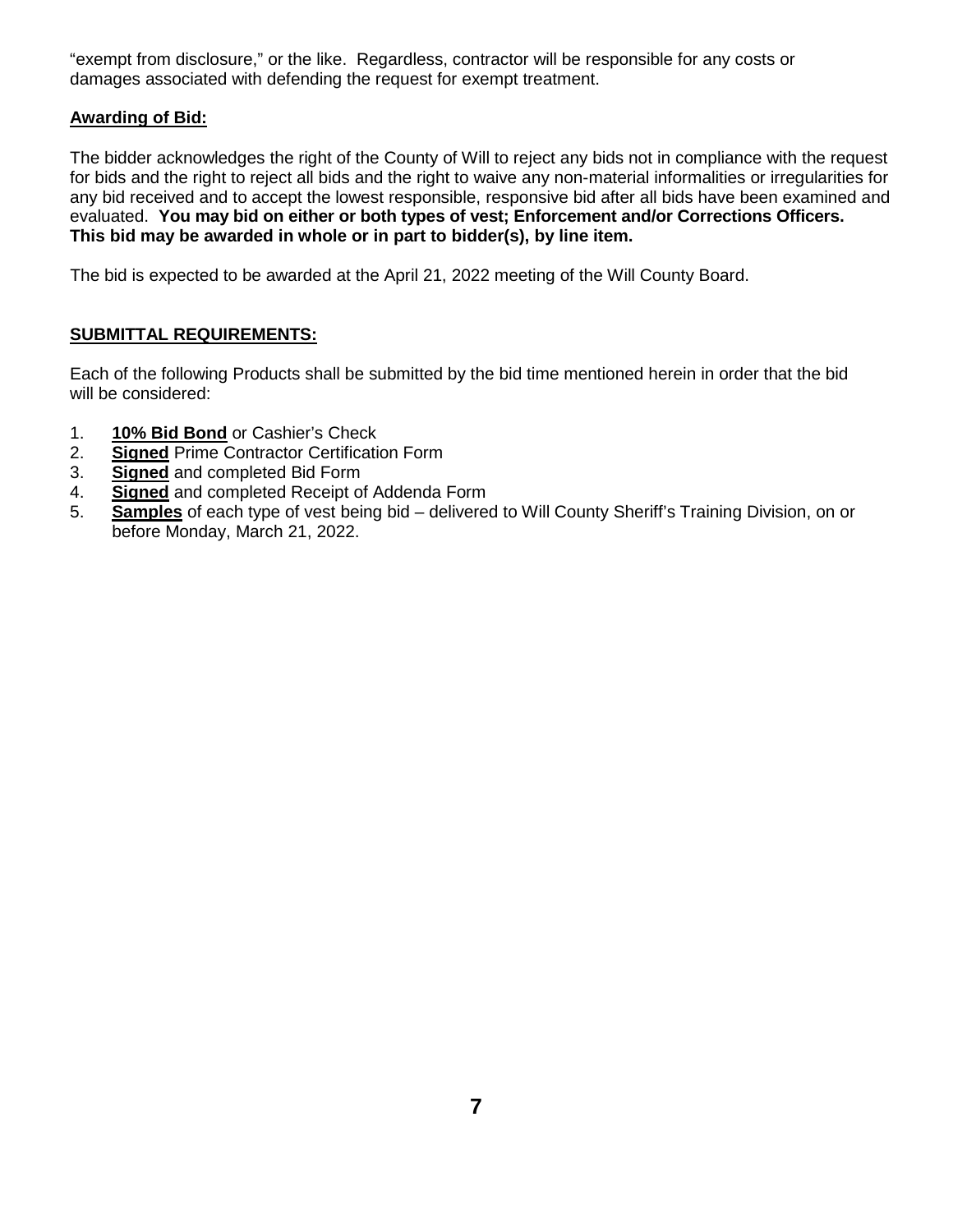#### **Technical Specifications – Enforcement Officers:**

- 1. Construction: Body armor shall be 2 pc, full coverage, with no gaps in the body armor, with replaceable elastic and Velcro fastening straps with a "v" or scoop neck front panel. The ballistic component (Body Armor Panels) must be re-moveable to enable laundering of outer shell and cleaning of ballistic trauma insert (Semi Ridge 5X8 ICW Trauma Plat or 5X8 Soft Trauma Pack), which shall be included. Vests are to be tan to match the uniform shirt or black to match anyone else covered in this bid (Section 18).
- 2. Size: The vendor shall custom fit body armor to the individual wearer. The times and dates will be set by the Will County Sheriff's Training Unit. In addition, body armor must come in sizes c1 to c5 as listed on the NIJ compliance product list NIJ standard 0101.06 in male and female (Structure or Unstructured). No substitutions will be allowed. Documentation of sizing must accompany the Body Armor Bid. Failure to provide documentation will remove your body armor from consideration. Alterations must be provided for free for 60 days following the body armor delivery.
- 3. Gender: Each submitted body armor shall have two models, one male and one female (Structure or Unstructured), each designed to respectively fit the male and female torso body size, shapes, and related body contours, while affording the wearer full ballistic protection.
- 4. Warranty: Outer shell shall be free from defects in material and workmanship for 18 months. Ballistic panels for 5 years. Warranty to be enclosed with bid. The vendor must repair or replace all body armor that become unserviceable because of manufacturer defects during the warranty period.
- 5. Weight: The Will County Sheriff's Office has determined that there is a direct correlation between the aerial weight (weight of a 12inch-by-12inch section of the protective panel) of body armor and acceptable comfort levels. Therefore, no body armor with a measured weight of more than .86 pounds per square foot will be accepted. Areal density testing shall be conducted prior to bid submission and the NIJ report shall be sent with vest bid.
- 6. Backface signature: Armor model must have an average 9mm new and .357 magnum new, backface signature below 35mm. Documentation must be provided with bid. Failure to do so will remove body armor from consideration.
- 7. Ballistic requirement: All body armor shall be certified in accordance with the requirements for the NIJ standards 0101.06 for Threat Level II, latest revision. In addition, the body armor *must protect* the wearer *against* the county's standard duty ammunition. *The Federal 147 gr. HST 9 mm*. In addition, the body armor must be capable of stopping the following ammunition (see table below-*pay special attention to this as it is what most people forget to include, or they include the wrong information*); proof of compliance must be completed prior to the bid and submitted with the bid. Please include any Additional Special Threat testing along with the bid.

 **Manufacture, cartridge and bullet type: Velocity:** Winchester 9mm Luger, 127 gr. +P+ SXT 1,340 ft/s +/- 30 ft/s<br>Speer .357 Sig 125 gr. GDHP 1.465 ft/s +/- 30 ft/s *Speer .357 Sig 125 ar. GDHP*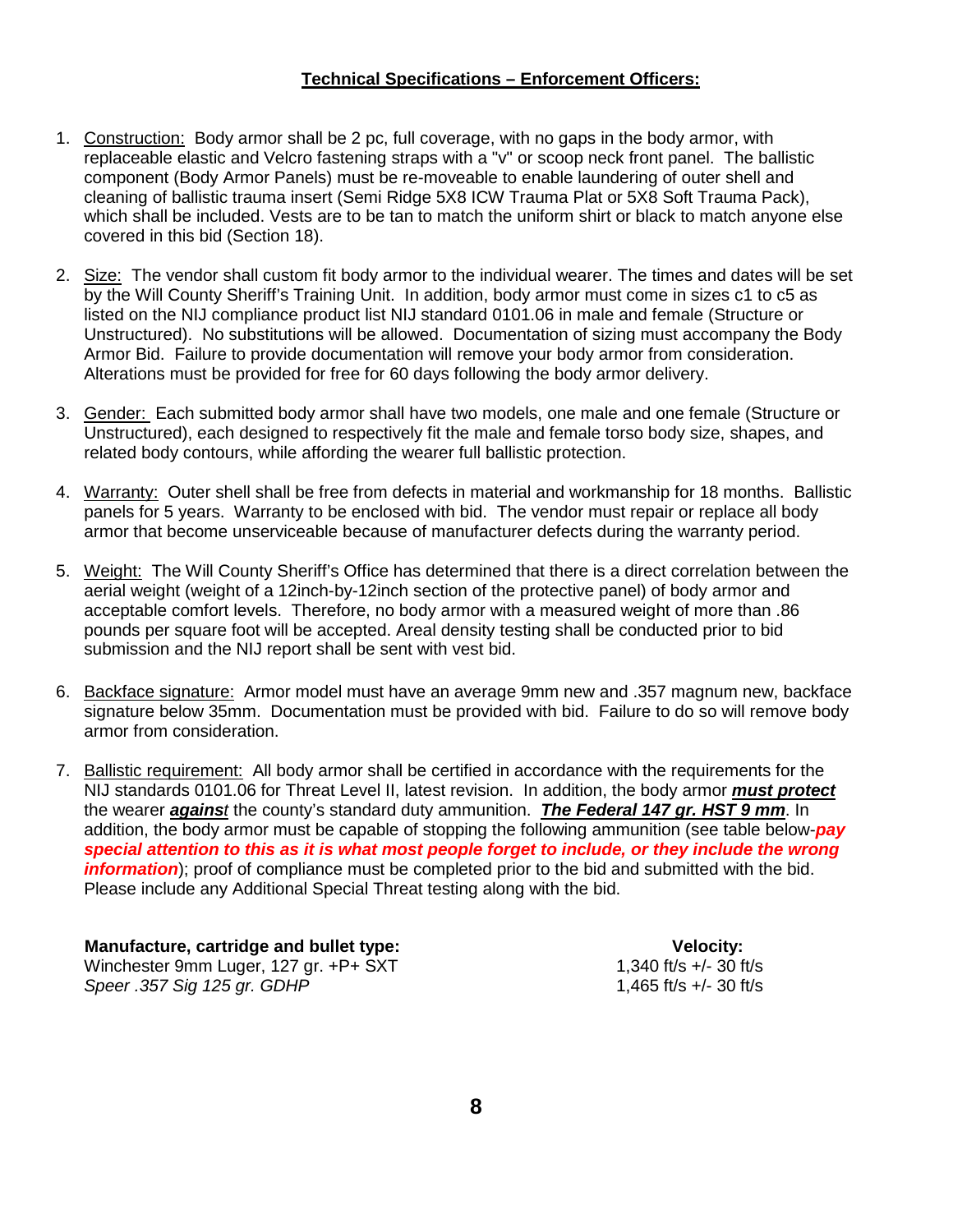#### **Certification letter & test reports**

Each bidder must submit the following documentation for the vest being offered:

- a. NIJ letter of compliance with 0101.06 requirements
- b. HP White or US test labs independent 0101.06 summary of results
- c. ISO 9001/2008 quality management system certificate
- d. Manufacturers NIJ performance data & technical summary report
- 8. ISO certification: The manufacturer (s) of the ballistic body armor shall be ISO-9001 / 2015 certified at time of bid opening. Proof of ISO certification must be submitted with bid, or your bid will not be considered.
- 9. Labeling: Each panel and carrier shall be labeled in accordance with the requirements of the NIJ standard 0101.06 or its latest revision.
- 10. Insurance: Manufacturer shall submit proof of products liability insurance in the amount of \$20,000,000.00 (twenty million dollars). Policy must be in force for at least one month prior to bid and must remain in full force through the warrantied life of the vest. The County of Will and the Will County Sheriff shall be named as additional insureds on said policy, which shall be evidenced by a certificate of insurance to be provided annually by the successful vendor. Furthermore, the County of Will and the Will County Sheriff shall be notified in writing 90 days prior to any change in policy or coverage.
- 11. Sample: Each vendor submits, **prior to their bid,** a sample of the body armor identical to the body armor that will be supplied to the Will County Sheriff's Department if the bid is awarded to your company. Please include a prepaid ups call tag or prepaid label from any other shipping carrier of your choice for us to use to return the sample body armor once the bid has been approved and awarded. If no return label is included the body armor will become property of the Will County Sheriff's Office.

Samples **MUST** be received **on or before Monday, March 21, 2022** and sent directly to the Will County Sheriff's Office, 16911 W. Laraway Rd, Attn: Sgt. Steve Formenti, Joliet, IL 60433. Sample must be **clearly marked as a sample for bid 2022-23 – Sheriff's Body Armor** and **reference the vendor** it is being sent for.

- 12. Contract duration: Contract period for the body armor will be for three years. Prices quoted must be firm for one year after which an escalator may be invoked upon request and verification of a letter from the supplier and/or published price sheets. Such request must be made to the purchasing agent listed on the contract at least sixty (60) days in advance of the effective date of the increase. Price shall be based on price increase from the manufacturer only and shall not exceed 5% of the firm bid price per years two and three. Requests for increases must include documentation of the price increase from the manufacturer and the increase must be approved by the Will County Sheriff's Office, prior to its effective date.
- 13. Purchased quantity: The Will County Sheriff anticipates purchasing 50 (+/-) pieces of body armor vests, per type, per year. All estimates listed are estimates only and not a guarantee of the amount that will be ordered. The County of Will reserves the right to purchase plus/minus 50 vests, per type, per year for the life of the contract as needed.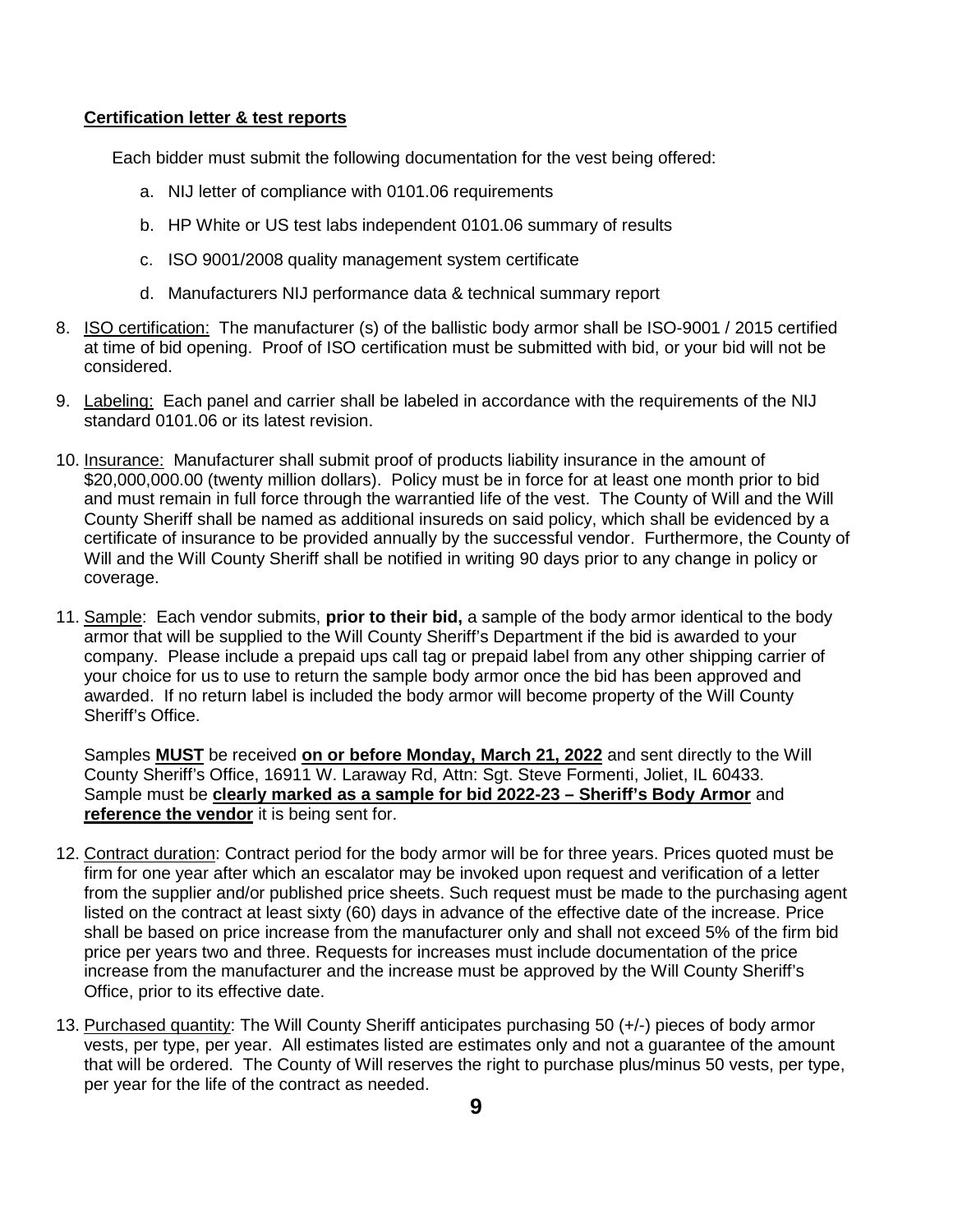14. Return of product: If it is determined that the product does not meet requirements as stated, and the department chooses the refund option, the manufacturer shall reimburse the department a percentage of the purchase price as follows:

| Day one to one-year                  | <b>Full Refund</b> |
|--------------------------------------|--------------------|
| One year & one day to two years      | 80%                |
| Two years & one days to three years  | 60%                |
| Three years & one days to four years | 40%                |
| Four years & one days to five years  | 20%                |
| More than five years                 | No Refund          |

- 15. Vest upgrades: The Will County Sheriff's Office in an effort to find the best possible vest fit for their employees will allow each employee at their discretion the opportunity to upgrade their vest at their own expense. Each vendor shall provide an upgrade cost for their vest series and the terms of payment, check, money order or credit card. The cost will be submitted with the original vest bid. The employee will make the payment for the cost of vest upgrade at the time of vest fitting.
- 16. Special threats; See Section 7 for those requirements.
- 17. Vest carriers: Each vest shall come with two concealable vest carriers in tan or black for anyone else covered under this bid (Section 18).
- 18. Vest purchasers: The Forest Preserve District of Will County Police, Will County Probation, Will County Emergency Management Agency, Animal Control (2807 McDonough St., Joliet, IL. 60436), and Will County Sheriff's Office will all be covered for vest purchases under this bid.
- 19. Service: Unless the bidder maintains a storefront in Will County, the bidder must be willing and able to travel to the agency for vest fitting upon request of the agency for the purpose of accommodating new hires. In addition, during each year of the contract the successful bidder must coordinate with the training unit sergeant to schedule yearly fittings to be performed during each shift; 6:00am-6:00pm and 6:00pm-6:00am. The successful bidder must be willing to provide at least 5 separate days over a period of 2 weeks for yearly fittings. Furthermore, in the event there is a problem with any vest the successful bidder must be willing and able to travel to the agency to resolve the problem, unless the successful bidder continues to maintain a storefront in Will County, Illinois. If the vest is disseminated to the Deputy, then the vest information must be sent to the Training Sergeant.
- 20. Delivery: Body armor is expected to be delivered within 8 weeks after the Purchase Order (PO) is issued.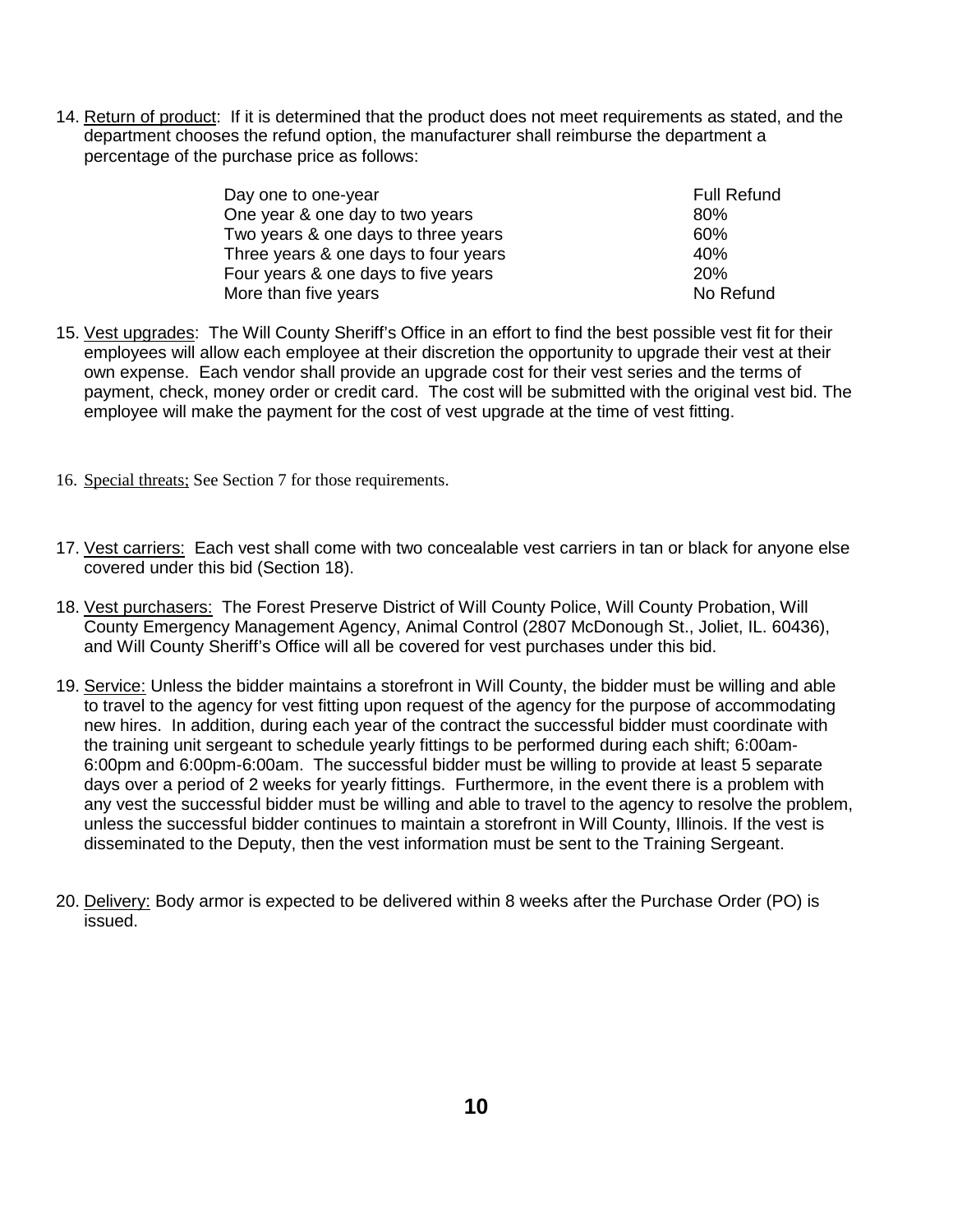## **Technical Specifications – Corrections Officers/Court Security Officers:**

- 1. Construction: Body armor shall cover both the front and back, full coverage, with no gaps in the body armor, with replaceable elastic and Velcro fastening straps with a "v" or scoop neck front panel. The ballistic and stab Resistance component (Body Armor Panels) must be re-moveable to enable laundering of outer shell and cleaning of ballistic trauma insert (Semi Ridge 5X8 ICW Trauma Plat or 5X8 Soft Trauma Pack), which shall be included. Vests are to be tan to match the uniform shirt or black to match the emergency response team uniforms or anyone else covered under this bid (Section 18).
- 2. Size: The vendor shall custom fit the body armor to the individual wearer. The times and dates will be set by the Will County Sheriff's Training Unit. In addition, body armor must come in sizes c1 to c5 as listed on the NIJ compliance product list for both NIJ standard 0101.06 and NIJ 0115.00 in male and female (Structure or Unstructured). No substitutions will be allowed. Documentation of sizing must accompany the Body Armor Bid. Failure to provide documentation will remove your body armor from consideration. Alterations must be provided for free for 60 days following the body armor delivery.
- 3. Gender: Each submitted body armor shall have two models, one male and one female (Structure or Unstructured), each designed to respectively fit the male and female torso body size, shapes, and related body contours, while affording the wearer full ballistic and stab resistance protection.
- 4. Warranty: Outer shell shall be free from defects in material and workmanship for 18 months. Ballistic and Stab Resistance panels for 5 years. Warranty to be enclosed with bid. The vendor must repair or replace all body armor that become unserviceable because of manufacturer defects during the warranty period.
- 5. Weight: The Will County Sheriff's Office has determined that there is a direct correlation between the aerial weight (weight of a 12inch-by-12inch section of the protective panel) of body armor and acceptable comfort levels. Therefore, no body armor with a measured weight of more than 1.20 pounds per square foot will be accepted. Areal density testing shall be conducted prior to bid submission and the NIJ report shall be sent with vest bid.
- 6. Backface signature: Armor model must have an average 9mm new and .357 magnum new, backface signature below 35mm. Documentation must be provided with bid. Failure to do so will remove body armor from consideration.
- 7. Ballistic and Stab Resistance requirement: All body armor shall be certified in accordance with the requirements for the NIJ standards 0101.06 for Threat Level II, latest revision and NIJ 0115.00 Threat Level II and Spike 2, latest revision. In addition, the body armor *must protect* the wearer *against* the county's standard duty ammunition. *The Federal 147 gr. HST 9 mm*. In addition, the body armor must be capable of stopping the following ammunition (see table below-*pay special attention to this as it is what most people forget to include, or they include the wrong information*); proof of compliance must be completed prior to the bid and submitted with the bid. Please include any Additional Special Threat testing along with the bid.

 **Manufacture, cartridge and bullet type: Velocity:**

Winchester 9mm Luger, 127 gr. +P+ SXT *Speer .357 Sig 125 gr. GDHP* 1,465 ft/s +/- 30 ft/s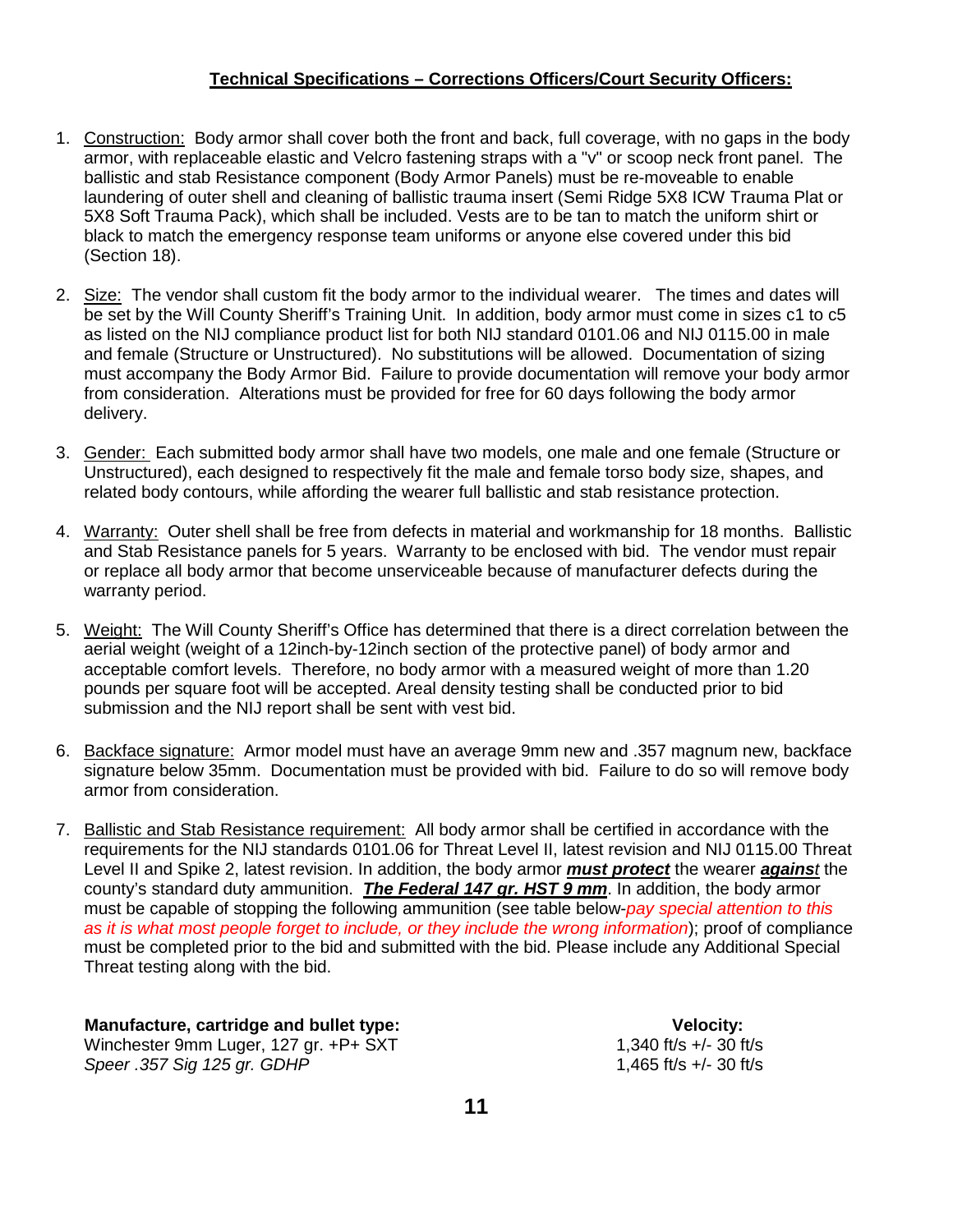#### **Certification letter & test reports**

Each bidder must submit the following documentation for the vest being offered:

- a. NIJ letter of compliance with 0101.06 and 01150.00 requirements
- b. HP White or US test labs independent 0101.06 and 0115.00 summary of results
- c. ISO 9001/2008 quality management system certificate
- d. Manufacturers NIJ performance data & technical summary report
- 8. ISO certification: The manufacturer (s) of the ballistic body armor shall be ISO-9001 / 2015 certified at time of bid opening. Proof of ISO certification must be submitted with bid, or your bid will not be considered.
- 9. Labeling: Each panel and carrier shall be labeled in accordance with the requirements of the NIJ standard 0101.06 and 0115.00 or its latest revision.
- 10. Insurance: Manufacturer shall submit proof of products liability insurance in the amount of \$20,000,000.00 (twenty million dollars). Policy must be in force for at least one month prior to bid and must remain in full force through the warrantied life of the vest. The County of Will and the Will County Sheriff shall be named as additional insureds on said policy, which shall be evidenced by a certificate of insurance to be provided annually by the successful vendor. Furthermore, the County of Will and the Will County Sheriff shall be notified in writing 90 days prior to any change in policy or coverage.
- 11. Sample: Each vendor submits, **prior to their bid,** a sample of the body armor identical to the body armor that will be supplied to the Will County Sheriff's Department if the bid is awarded to your company. Please include a prepaid ups call tag or prepaid label from any other shipping carrier of your choice for us to use to return the sample body armor once the bid has been approved and awarded. If no return label is included the body armor will become property of the Will County Sheriff's Office.

Samples **MUST** be received **on or before Monday, March 21, 2022** and sent directly to the Will County Sheriff's Office, 16911 W. Laraway Rd, Attn: Sgt. Steve Formenti, Joliet, IL 60433. Sample must be **clearly marked as a sample for bid 2022-23 – Sheriff's Body Armor** and **reference the vendor** it is being sent for.

12. Contract duration: Contract period for the body armor will be for three years. Prices quoted must be firm for one year after which an escalator may be invoked upon request and verification of a letter from the supplier and/or published price sheets. Such request must be made to the purchasing agent listed on the contract at least sixty (60) days in advance of the effective date of the increase. Price shall be based on price increase from the manufacturer only and shall not exceed 5% of the firm bid price per years two and three. Requests for increases must include documentation of the price increase from the manufacturer and the increase must be approved by the Will County Sheriff's Office, prior to its effective date.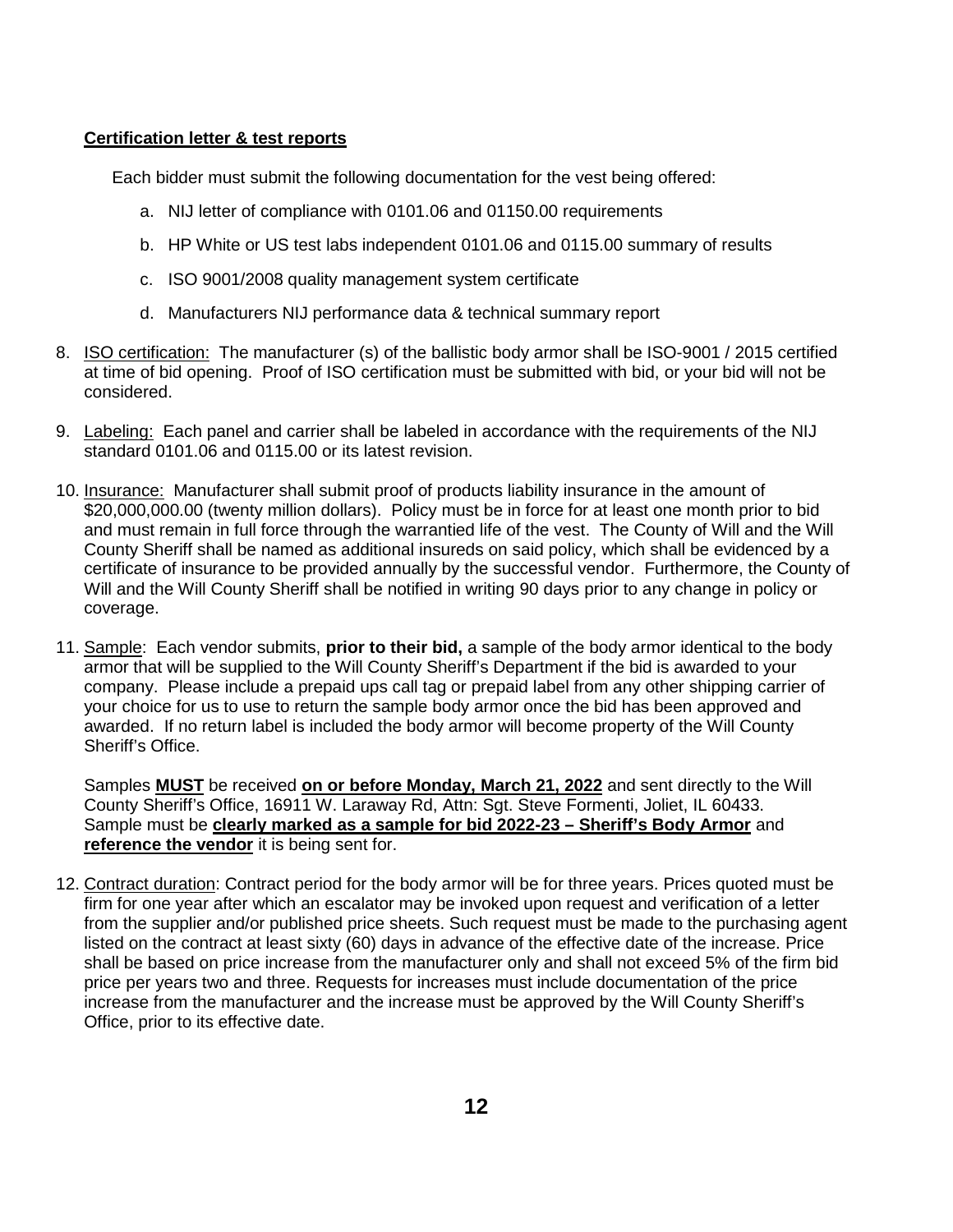- 13. Purchased quantity: The Will County Sheriff anticipates purchasing 50 (+/-) pieces of body armor vests, per type, per year. All estimates listed are estimates only and not a guarantee of the amount that will be ordered. The County of Will reserves the right to purchase plus/minus 50 vests, per type, per year for the life of the contract as needed.
- 14. Return of product: If it is determined that the product does not meet requirements as stated, and the department chooses the refund option, the manufacturer shall reimburse the department a percentage of the purchase price as follows:

| Day one to one-year                  | <b>Full Refund</b> |
|--------------------------------------|--------------------|
| One year & one day to two years      | 80%                |
| Two years & one days to three years  | 60%                |
| Three years & one days to four years | 40%                |
| Four years & one days to five years  | 20%                |
| More than five years                 | No Refund          |

- 15. Vest upgrades: The Will County Sheriff's Office in an effort to find the best possible vest fit for their employees will allow each employee at their discretion the opportunity to upgrade their vest at their own expense. Each vendor shall provide an upgrade cost for their vest series and the terms of payment, check, money order or credit card. The cost will be submitted with the original vest bid. The employee will make the payment for the cost of upgrade at the time of vest fitting.
- 16. Special threats; See Section 7 for those requirements.
- 17. Vest carriers: Each vest shall come with two concealable vest carriers in tan or black for those assigned to the emergency response team or anyone else covered under this bid (Section 18).
- 18. Vest purchasers: The Forest Preserve District of Will County Police, Will County Probation, Will County Emergency Management Agency, Animal Control (2807 McDonough St., Joliet, IL. 60436), and Will County Sheriff's Office will all be covered for vest purchases under this bid.
- 19. Service: Unless the bidder maintains a storefront in Will County, the bidder must be willing and able to travel to the agency for vest fitting upon request of the agency for the purpose of accommodating new hires. In addition, during each year of the contract the successful bidder must coordinate with the training unit sergeant to schedule yearly fittings to be performed during each shift; 7:00am-3:00pm, 3:00pm-11:00pm, and 11:00pm-7:00am. The successful bidder must be willing to provide at least 5 separate days over a period of 2 weeks for yearly fittings. Furthermore, in the event there is a problem with any vest the successful bidder must be willing and able to travel to the agency to resolve the problem, unless the successful bidder continues to maintain a storefront in Will County, Illinois. If the vest is disseminated to the Deputy, then the vest information must be sent to the Training Sergeant.
- 20. Delivery: Body armor is expected to be delivered within 8 weeks after the Purchase Order (PO) is issued.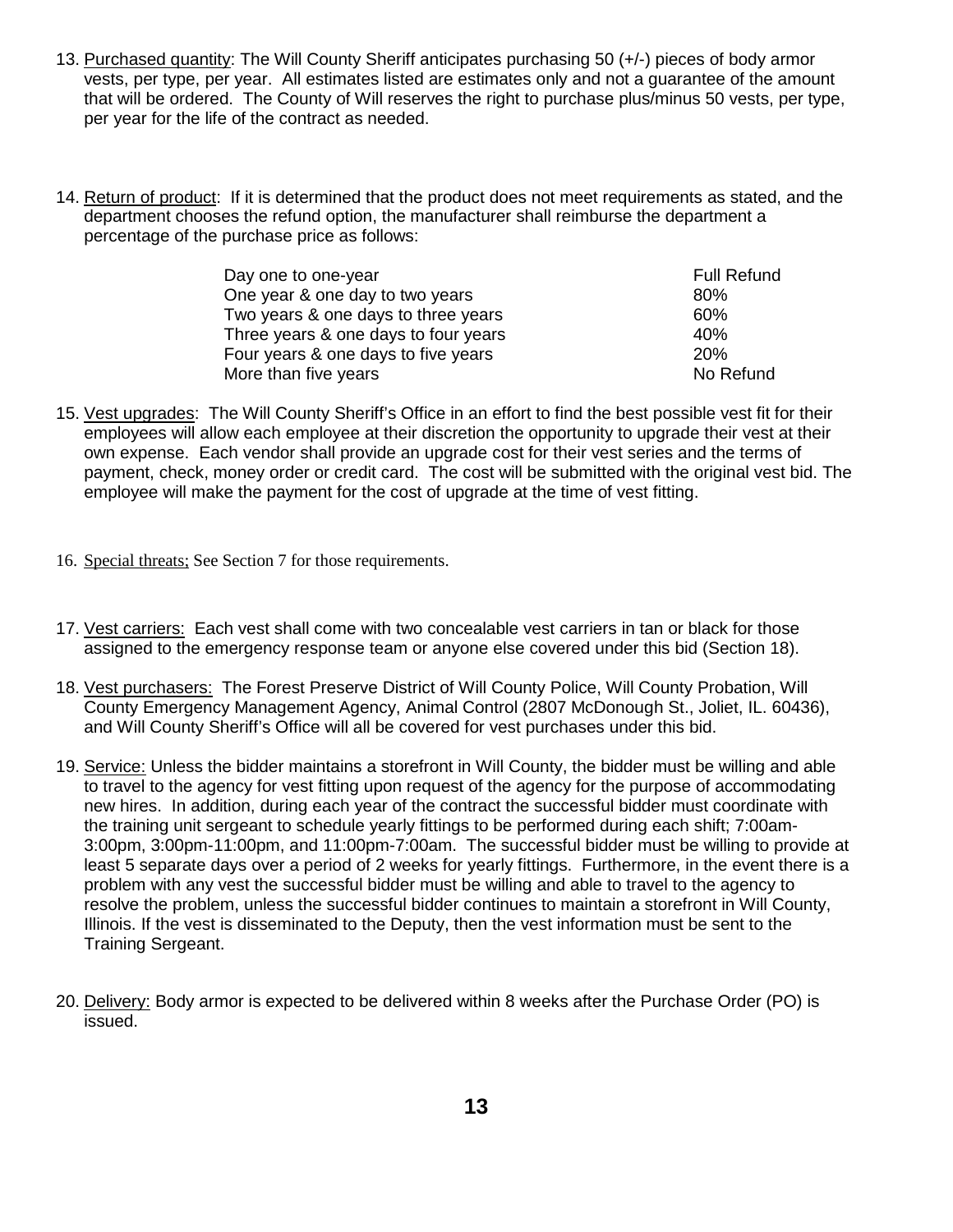#### **PRIME CONTRACTOR CERTIFICATION**

The undersigned hereby certifies that

Name of Bidder

is not barred from contracting with any unit of State or local government as a result of a violation of either Section 33E-3 or 33E-4 of the Criminal Code of 1961.

| Name of Bidder | Title |
|----------------|-------|
| Signature      | Date  |

Note: A person who makes a false certificate commits a Class 3 Felony.

Sections 33E-3 and 33E-4 provide as follows:

**33E-3. Bid-rigging.** A person commits the offense of bid-rigging when he knowingly agrees with any person who is, or but for such agreement would be, a competitor of such person concerning any bid submitted or not submitted by such person or another to a unit of State or local government when with the intent that the bid submitted or not submitted will result in the award of a contract to such person or another and he either (1) provides such person or receives from another information concerning the price or other material term or terms of the bid which would otherwise not be disclosed to a competitor in an independent noncollusive submission of bids or (2) submits a bid that is of such a price or other material term or terms that he does not intend the bid to be accepted.

Bid rigging is a Class 3 felony. Any person convicted of this offense or any similar offense of any state or the United States which contains the same elements as this offense shall be barred for 5 years from the date of conviction from contracting with any unit of State or local government. No corporation shall be barred from contracting with any unit of State or local government as a result of a conviction under this Section of any employee or agent of such corporation if the employee so convicted is no longer employed by the corporation and: (1) it has been finally adjudicated not guilty or (2) if it demonstrates to the governmental entity with which it seeks to contract and that entity finds that the commission of the offense was neither authorized, requested, commanded, nor performed by a director, officer or a high managerial agent in behalf of the corporation as provided in paragraph (2) of subsection (a) of Section 5-4 of this Code.

**33E-4 Bid rotating**. A person commits the offense of bid rotating when, pursuant to any collusive scheme or agreement with another, he engages in a pattern over time (which, for the purposes of this Section, shall include at least 3 contract bids within a period of 10 years, the most recent of which occurs after the effective date of this amendatory Act of 1988) of submitting sealed bids to units of State or local government with the intent that the award of such bids rotates, or is distributed among, persons or business entities which submit bids on a substantial number of the same contracts. Bid rotating is a Class 2 felony. Any person convicted of this offense or any similar offense of any state or the United States which contains the same elements as this offense shall be permanently barred from contracting with any unit of State or local government. No corporation shall be barred from contracting with any unit of State or local government as a result of a conviction under this Section of any employee or agent of such corporation if the employee so convicted is no longer employed by the corporation and: (1) it has been finally adjudicated not guilty or (2) if it demonstrates to the governmental entity with which it seeks to contract and that entity finds that the commission of the offense was neither authorized, requested, commanded, nor performed by a director, officer or a high managerial agent in behalf of the corporation as provided in paragraph (2) of subsection (a) **of Section 5-4 of this Code.** 

Possible violations of Section 33 can be reported to the Office of the Will County State's Attorney at (815) 727-8453.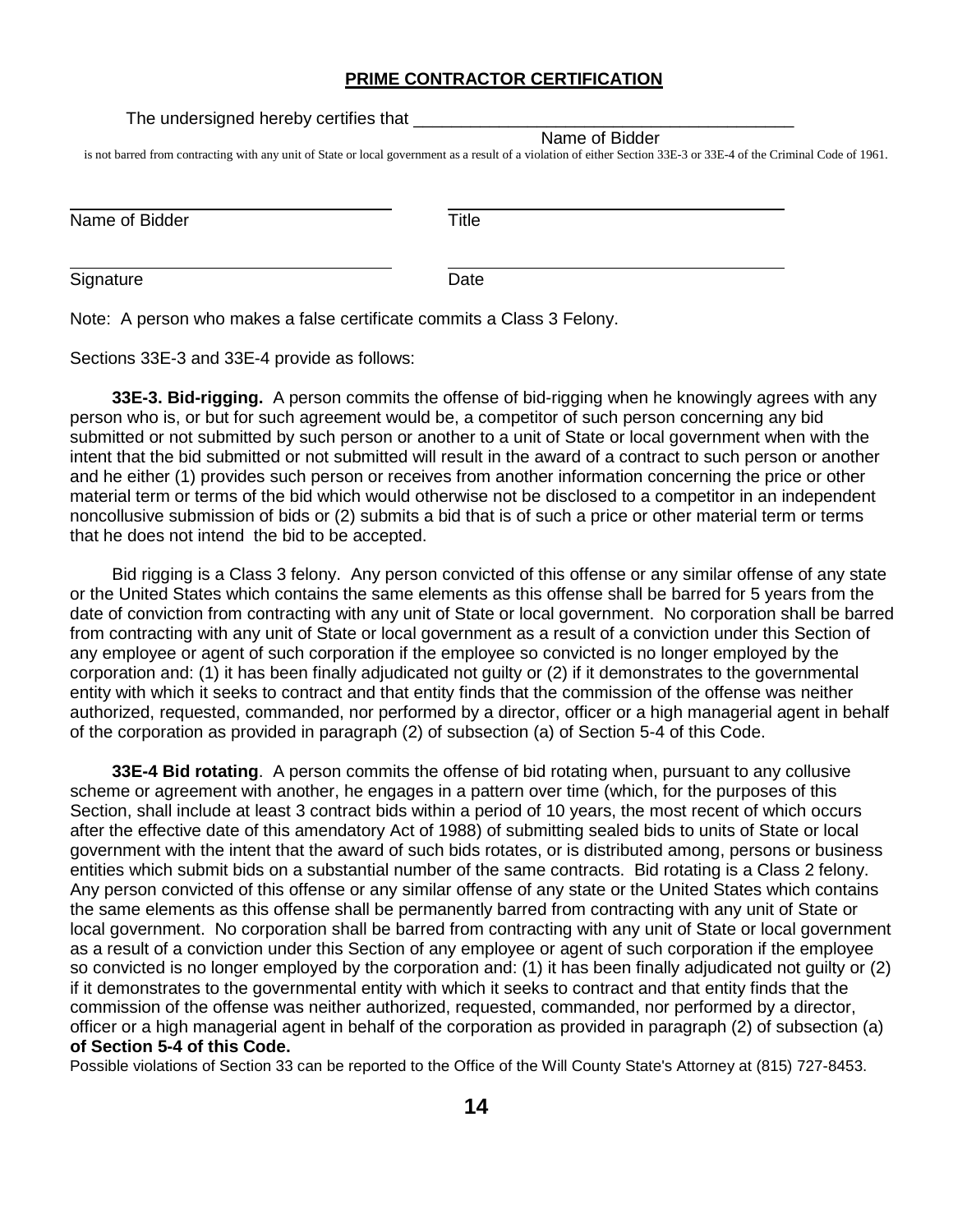| Date Mailed: 3/8/22<br>Due: 3/24/22, 2:00 P.M.<br>Open: 3/24/22, 2:05 P.M. |                                      | <b>BID FORM</b><br><b>Purchasing Department</b><br><b>County of Will</b><br>302 N. Chicago St.<br>Joliet, IL. 60432                                                                                                                                       |          |                                                                                | <b>Contract for</b><br>#2022-23<br><b>Sheriff Body Armor</b> |
|----------------------------------------------------------------------------|--------------------------------------|-----------------------------------------------------------------------------------------------------------------------------------------------------------------------------------------------------------------------------------------------------------|----------|--------------------------------------------------------------------------------|--------------------------------------------------------------|
|                                                                            |                                      |                                                                                                                                                                                                                                                           |          | The Bidder proposes to provide the<br>with the specifications attached herein. | products and/or services in accordance                       |
|                                                                            |                                      | Address <b>Management Community and Community</b> and Community and Community and Community and Community and Community                                                                                                                                   |          |                                                                                |                                                              |
|                                                                            |                                      |                                                                                                                                                                                                                                                           |          |                                                                                |                                                              |
|                                                                            |                                      |                                                                                                                                                                                                                                                           |          |                                                                                |                                                              |
|                                                                            |                                      |                                                                                                                                                                                                                                                           |          |                                                                                |                                                              |
| <b>Agency name and</b><br>Delivery address:<br>For information:            |                                      | <b>This Is Not an Order</b><br><b>Will County Sheriff's Department</b><br>16909 W. Laraway Rd., Joliet, IL. 60433<br>Kevin Lynn, Purchasing Director, klynn@willcountyillinois.com                                                                        |          |                                                                                |                                                              |
|                                                                            |                                      | Include the mfg. brand name, product no. and detailed description of the product bid.<br>You may bid on either or both types of vest; Enforcement and/or Corrections Officers.<br>This bid may be awarded in whole or in part to bidder(s), by line item. |          |                                                                                |                                                              |
| Qty/year                                                                   | Description                          |                                                                                                                                                                                                                                                           |          | Unit price                                                                     | Extended                                                     |
| 50 vests $(+/-)$                                                           |                                      | NIJ Standard 0101.06 Threat Level II vests<br>(per attached specifications - Enforcement Officers)                                                                                                                                                        |          |                                                                                |                                                              |
| 50 vests $(+/-)$                                                           |                                      | NIJ Standard 0101.06 threat level II and NIJ 0115.00 Threat Level II/<br>Spike 2 vests (per attached specifications - Corrections Officers)                                                                                                               |          |                                                                                |                                                              |
|                                                                            |                                      | Lead time for std sized vests ARO                                                                                                                                                                                                                         | cal days |                                                                                |                                                              |
|                                                                            |                                      | Lead time for custom sized vests ARO                                                                                                                                                                                                                      | cal days |                                                                                |                                                              |
|                                                                            | <b>Grand Total for One Year</b>      |                                                                                                                                                                                                                                                           |          |                                                                                |                                                              |
|                                                                            | <b>Grand Total in Written Words:</b> |                                                                                                                                                                                                                                                           |          |                                                                                |                                                              |
|                                                                            |                                      |                                                                                                                                                                                                                                                           |          |                                                                                |                                                              |
|                                                                            |                                      | Year two (2) Percentage of Increase:                                                                                                                                                                                                                      |          |                                                                                |                                                              |
|                                                                            |                                      | Year three (3) Percentage of Increase:                                                                                                                                                                                                                    |          |                                                                                |                                                              |

Signed by: <u>Corporate Seal here</u> Corporate Seal here Corporate Seal here Corporate Seal here Title: Will County reserves the right to accept or reject any bid.

Approved by:

Mike Kelley, Will County Sheriff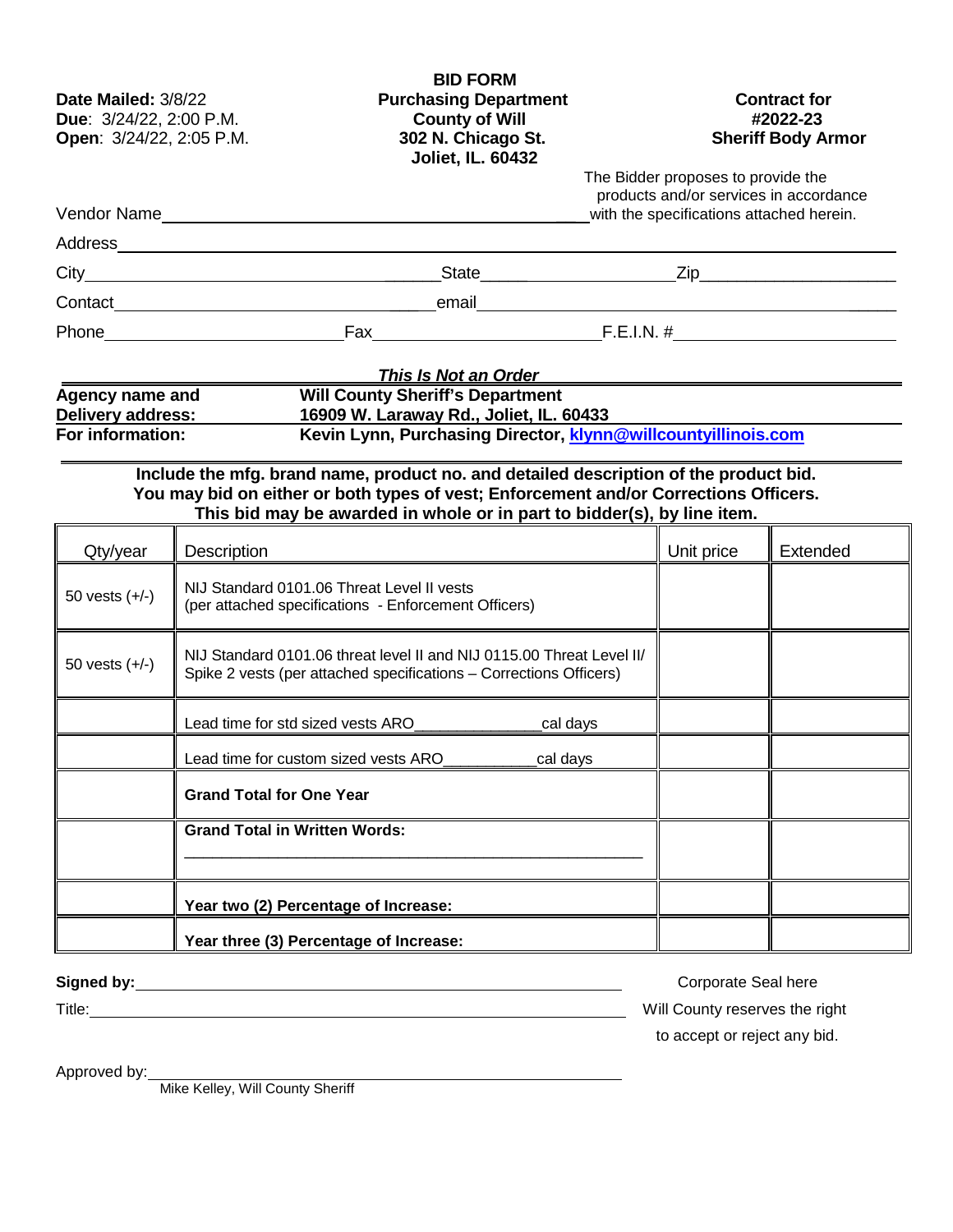| Date Mailed: 3/8/22<br>Due: 3/24/22, 2:00 P.M.<br>Open: 3/24/22, 2:05 P.M. | <b>RECEIPT OF ADDENDA FORM</b><br><b>Purchasing Department</b><br><b>County of Will</b><br>302 N. Chicago St.<br><b>Joliet, IL. 60432</b>                                                                                            | <b>Contract for</b><br>#2022-23<br><b>Sheriff Body Armor</b>                                                             |
|----------------------------------------------------------------------------|--------------------------------------------------------------------------------------------------------------------------------------------------------------------------------------------------------------------------------------|--------------------------------------------------------------------------------------------------------------------------|
|                                                                            |                                                                                                                                                                                                                                      | The Bidder proposes to provide the<br>products and/or services in accordance<br>with the specifications attached herein. |
|                                                                            |                                                                                                                                                                                                                                      |                                                                                                                          |
|                                                                            |                                                                                                                                                                                                                                      |                                                                                                                          |
|                                                                            | CONTACT EMAIL EMAIL                                                                                                                                                                                                                  |                                                                                                                          |
|                                                                            |                                                                                                                                                                                                                                      |                                                                                                                          |
|                                                                            | This Is Not an Order <b>Constanting Constanting Constanting Constanting Constanting Constanting Constanting Constanting Constanting Constanting Constanting Constanting Constanting Constanting Constanting Constanting Constant</b> |                                                                                                                          |
| Agency name and                                                            | <b>Will County Sheriff's Department</b><br>Delivery address: 16909 W. Laraway Rd., Joliet, IL. 60433                                                                                                                                 |                                                                                                                          |
| For information:                                                           | Kevin Lynn, Purchasing Director, klynn@willcountyillinois.com                                                                                                                                                                        |                                                                                                                          |
| <b>ADDENDUM RECEIPT:</b>                                                   | Receipt of the following Addendum to the Bidding Documents is hereby acknowledged:                                                                                                                                                   |                                                                                                                          |
| <b>ADDENDUM RECEIPT:</b>                                                   | Receipt of the following Addendum to the Bidding Documents is hereby acknowledged:                                                                                                                                                   |                                                                                                                          |
|                                                                            |                                                                                                                                                                                                                                      |                                                                                                                          |
| <b>ADDENDUM RECEIPT:</b>                                                   | Receipt of the following Addendum to the Bidding Documents is hereby acknowledged:                                                                                                                                                   |                                                                                                                          |
| <b>ADDENDUM RECEIPT:</b>                                                   | Receipt of the following Addendum to the Bidding Documents is hereby acknowledged:                                                                                                                                                   |                                                                                                                          |
|                                                                            | No. _____, dated___________________________, signed______________________________                                                                                                                                                    |                                                                                                                          |